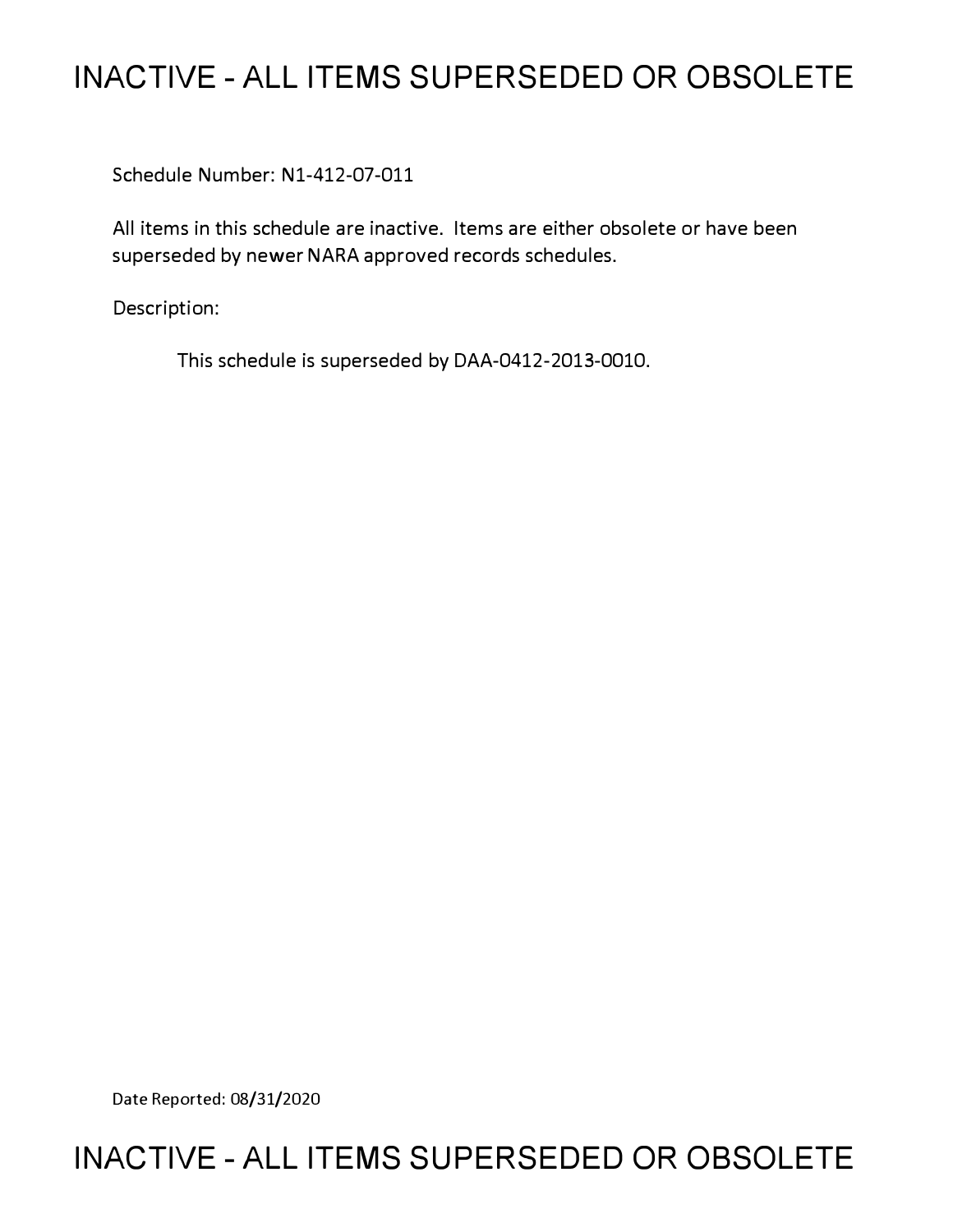| ×<br>× |  |  |    |  |
|--------|--|--|----|--|
|        |  |  | 'n |  |
|        |  |  |    |  |

 $\mathcal{Z}=\frac{1}{2} \sum_{i=1}^{N}$ 

| <b>REQUEST FOR RECORDS DISPOSITION AUTHORITY</b>                                                                                                                                                                                                                                                                                                                                                                                                                                                                                                                      |                                    | <b>JOB NUMBER</b>                                                                                                                                                                                                                       |                                               |                                             |                                    |  |  |  |  |
|-----------------------------------------------------------------------------------------------------------------------------------------------------------------------------------------------------------------------------------------------------------------------------------------------------------------------------------------------------------------------------------------------------------------------------------------------------------------------------------------------------------------------------------------------------------------------|------------------------------------|-----------------------------------------------------------------------------------------------------------------------------------------------------------------------------------------------------------------------------------------|-----------------------------------------------|---------------------------------------------|------------------------------------|--|--|--|--|
| To: NATIONAL ARCHIVES and RECORDS ADMINISTRATION (NIR)<br>WASHINGTON, DC 20408                                                                                                                                                                                                                                                                                                                                                                                                                                                                                        |                                    | <u>7)1 - 412 - 07 - 11</u><br><sup>ED</sup> 11 - 08 - 2006<br><b>DATE RECEIVED</b>                                                                                                                                                      |                                               |                                             |                                    |  |  |  |  |
| 1. FROM (Agency or establishment)                                                                                                                                                                                                                                                                                                                                                                                                                                                                                                                                     |                                    | <b>NOTIFICATION TO AGENCY</b>                                                                                                                                                                                                           |                                               |                                             |                                    |  |  |  |  |
| U.S. Environmental Protection Agency                                                                                                                                                                                                                                                                                                                                                                                                                                                                                                                                  |                                    |                                                                                                                                                                                                                                         |                                               |                                             |                                    |  |  |  |  |
| 2 MAJOR SUBDIVISION                                                                                                                                                                                                                                                                                                                                                                                                                                                                                                                                                   |                                    |                                                                                                                                                                                                                                         |                                               |                                             |                                    |  |  |  |  |
|                                                                                                                                                                                                                                                                                                                                                                                                                                                                                                                                                                       |                                    | In accordance with the provisions of 44 U.S.C.<br>3303a,<br>the<br>disposition<br>request,<br>including<br>amendments, is approved except for items that may<br>marked Adisposition not approved= or<br>be<br>Awithdrawn≅ in column 10. |                                               |                                             |                                    |  |  |  |  |
| 3 MINOR SUBDIVISION                                                                                                                                                                                                                                                                                                                                                                                                                                                                                                                                                   |                                    |                                                                                                                                                                                                                                         |                                               |                                             |                                    |  |  |  |  |
| 4 NAME OF PERSON WITH WHOM TO CONFER                                                                                                                                                                                                                                                                                                                                                                                                                                                                                                                                  | 5 TELEPHONE                        |                                                                                                                                                                                                                                         | ARCHIVIST OF THE UNITED STATES<br><b>DATE</b> |                                             |                                    |  |  |  |  |
| John B. Ellis                                                                                                                                                                                                                                                                                                                                                                                                                                                                                                                                                         | 202-566-1643                       |                                                                                                                                                                                                                                         | 10/23/07 Albertsont                           |                                             |                                    |  |  |  |  |
| <b>6. AGENCY CERTIFICATION</b><br>I hereby certify that I am authorized to act for this agency in matters pertaining to the disposition of its records and that the records<br>proposed for disposal on the attached __ page(s) are not now needed for the business of this agency or will not be needed after the<br>retention periods specified; and that written concurrence from the General Accounting Office, under the provisions of Title 8 of the<br>GAO manual for Guidance of Federal Agencies,<br>is not required; is attached; or<br>has been requested. |                                    |                                                                                                                                                                                                                                         |                                               |                                             |                                    |  |  |  |  |
| SIGNATURE OF AGENCY REPRESENTATIVE<br><b>DATE</b>                                                                                                                                                                                                                                                                                                                                                                                                                                                                                                                     | <b>TITLE</b>                       |                                                                                                                                                                                                                                         |                                               |                                             |                                    |  |  |  |  |
|                                                                                                                                                                                                                                                                                                                                                                                                                                                                                                                                                                       | John B. Ellis Why B. Elli<br>6/10/ |                                                                                                                                                                                                                                         |                                               |                                             | Agency Records Officer             |  |  |  |  |
| 8. DESCRIPTION OF ITEM AND PROPOSED DISPOSITION<br>7. Item<br>No.                                                                                                                                                                                                                                                                                                                                                                                                                                                                                                     |                                    |                                                                                                                                                                                                                                         |                                               | 9. GRS OR SUPERSEDED<br><b>JOB CITATION</b> | 10 ACTION TAKEN<br>(NARA USE ONLY) |  |  |  |  |
| EPA - 332 Regulatory Impact Analyses Under<br>Executive Order 12866                                                                                                                                                                                                                                                                                                                                                                                                                                                                                                   |                                    |                                                                                                                                                                                                                                         |                                               | N1-412-94-6/5                               |                                    |  |  |  |  |
| 115-109<br>PREVIOUS EDITION NOT USABLE                                                                                                                                                                                                                                                                                                                                                                                                                                                                                                                                |                                    | STANDARD FORM SF 15 (REV. 3-91)<br>Prescribed by NARA 36 CFR 1228                                                                                                                                                                       |                                               |                                             |                                    |  |  |  |  |

i.

 $\mathbb{R}^n \longrightarrow \mathbb{R}^n$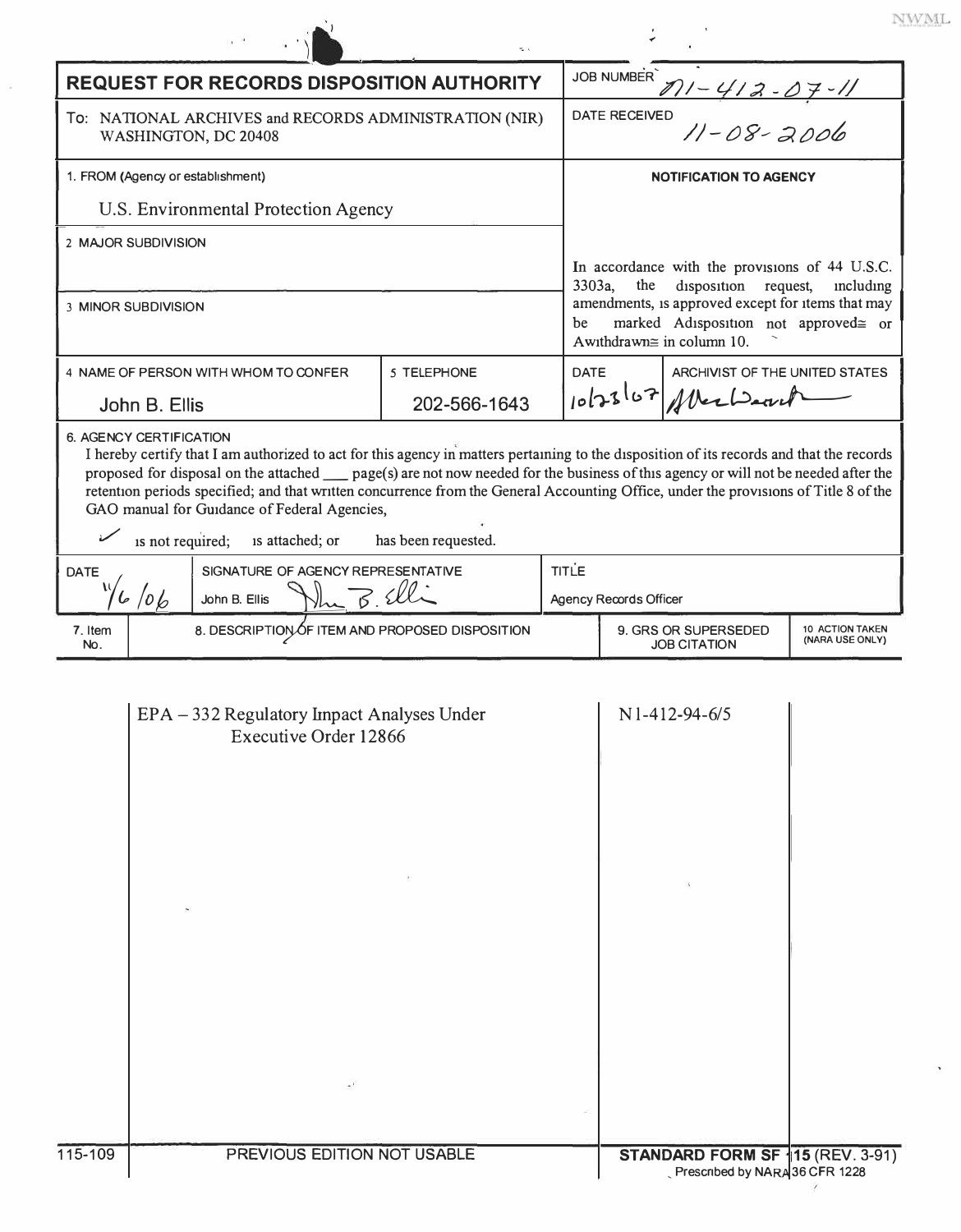# **EPA Records Schedule 332**

**Status:** Final, 02/29/2008

**Title:** Regulatory Impact Analyses Under Executive Order 12866

**Program:** All Programs

**Applicability:** Headquarters

**Function:** 306-114 - Regulatory Creation

#### **NARA Disposal Authority:**

This schedule authorizes the disposition of the record copy in any media (media neutral), excluding any records already in electronic form. Records designated for permanent retention must be transferred to the National Archives in accordance with NARA standards at the time of transfer.

•  $N1-412-07-11$ 

### **Description:**

Records consist of reports on the regulatory impact of Agency proposed rules, regulations and statutes. Information used to assess the costs and benefits of regulations is drawn primarily from existing information collections such as: national surveys (eg., Community Water Supply Survey, National Urban Pesticide Applicator Survey), state studies, U.S. Geologic Survey studies, EPA databases, and other sources.

#### **Disposition Instructions:**

**Item a(l):** Record copy - Nonelectronic

- **Permanent**
- Close inactive records at end of year.
- Transfer to the National Archives 15 years after file closure.

## **Item a(2):** Record copy - Electronic

**• Permanent**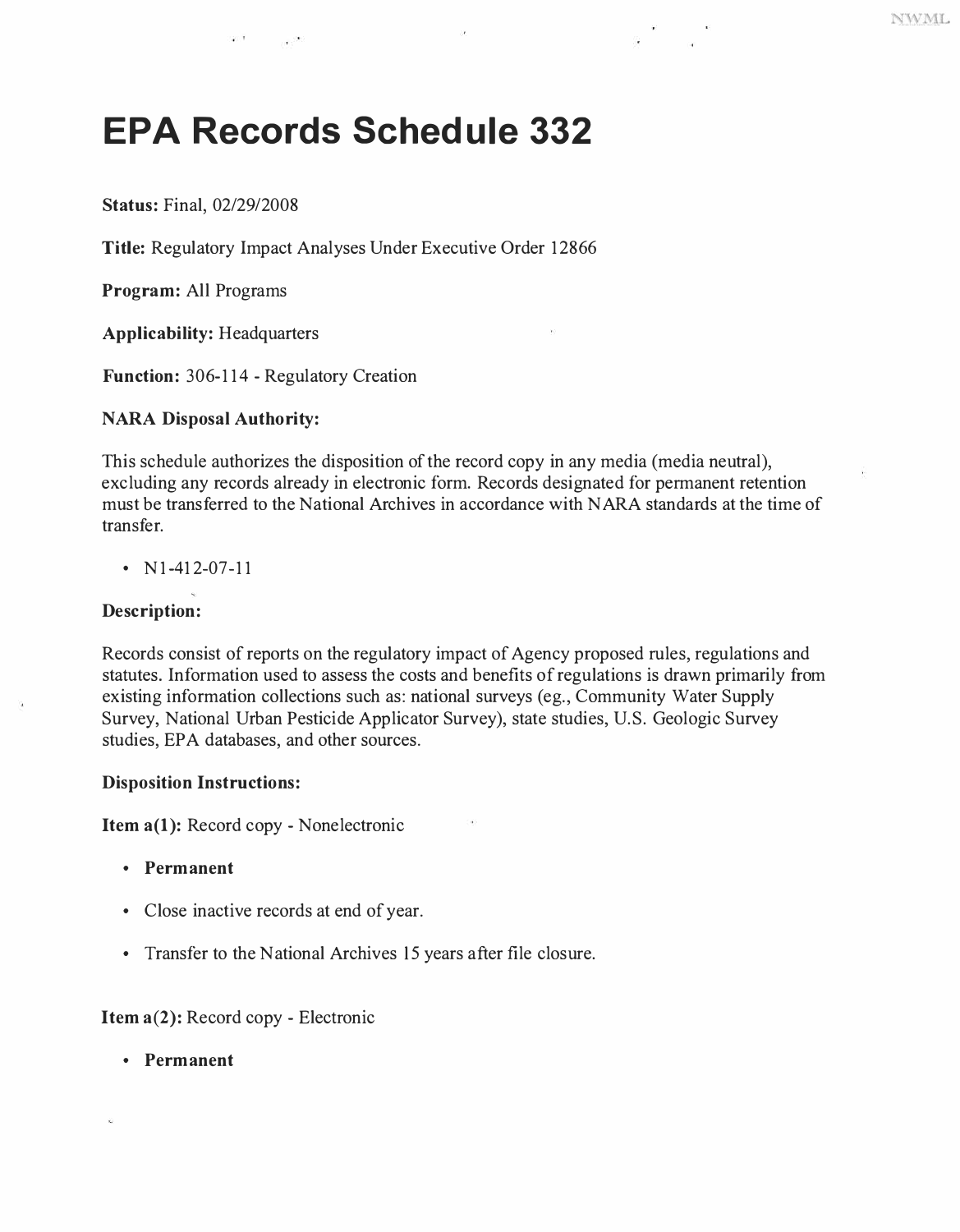• Close inactive records at end of year.

a Korona

• Transfer to the National Archives 5 years after file closure with any related documentation and external finding aids, as specified in 36 CFR 1228.270 or standards applicable at the time.

 $\label{eq:2.1} \begin{array}{ccc} & 200 & & 20 \\ & 2 & & 20 \\ \end{array}$ 

**Item a(3):** Electronic copy of records transferred to the National Archives

- **Disposable**
- Close file upon transfer to the National Archives.
- Delete after electronic record copy is successfully transferred to the National Archives.

### **Guidance:**

Copies incorporated into other files (e.g., EPA 150 for dockets) are to be retained according to the disposition instructions for the records they support.

#### **Reasons for Disposition:**

The disposition instructions have been rewritten as media neutral to allow for maintaining the record copy in EPA's electronic record keeping system. The retention is unchanged.

The following changes were made in the 02/29/2008 version:

- 
- Divided item a into three subitems,  $a(1)$ -(3).<br>• Revised the titles of disposition items  $a(1)$ -(3).<br>• Revised the disposition instruction for item  $a(3)$ .
	-

Item b for other copies deleted as nonrecords in 11/02/2006 version.

Item c for electronic copies created with word processing and electronic mail applications deleted 08/48/2006 pursuant to NARA Bulletin 2006-04.

### **Custodians:**

Multiple units

### **Related Schedules:**

EPA 150

### **Previous NARA Disposal Authority:**